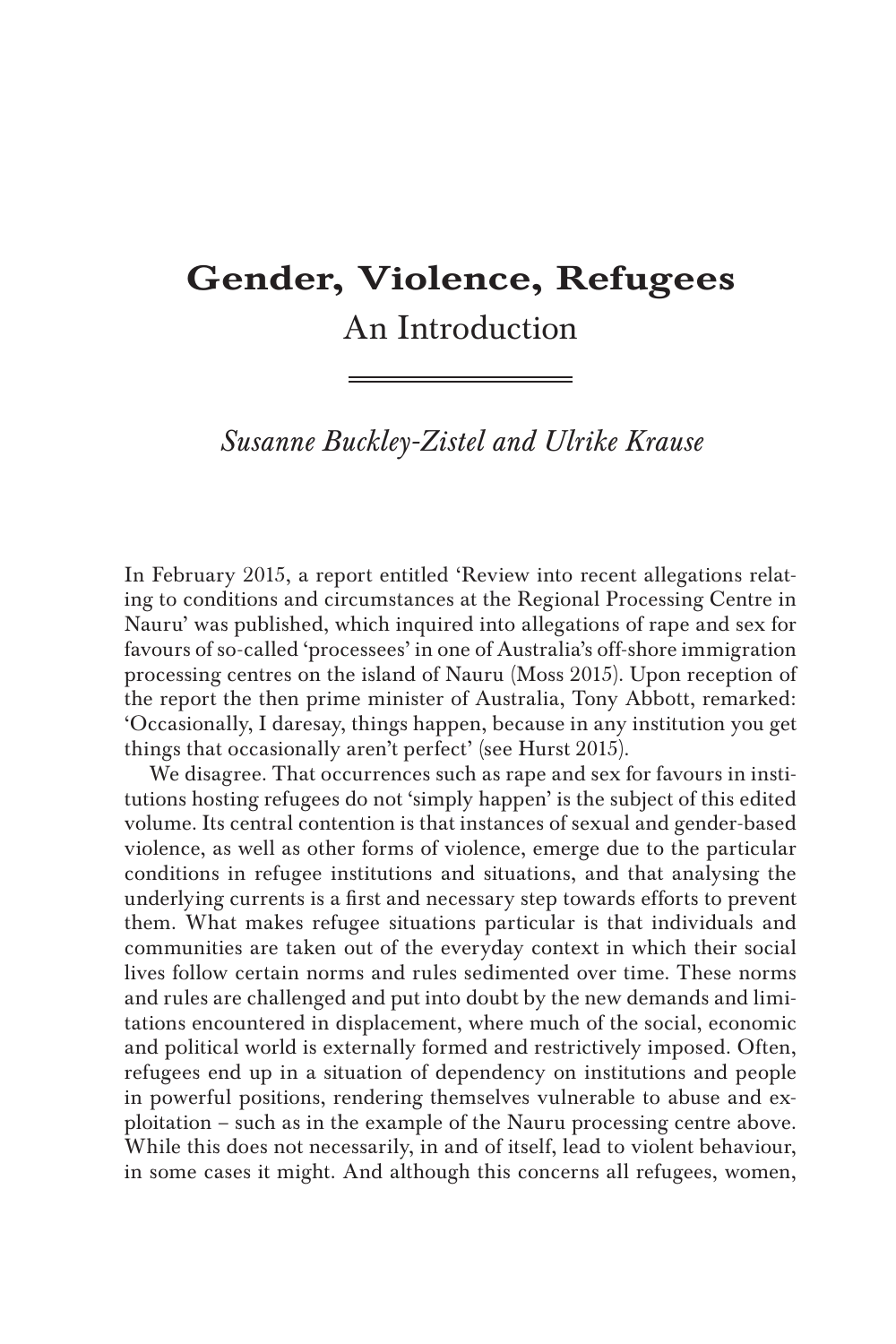men, girls and boys all experience it – and are affected by it – differently. These aspects will be covered in the present volume.

*Gender, Violence, Refugees* provides nuanced accounts of how the social identity of men and women, the context of displacement, and the experience or manifestation of violence interact. It offers both conceptual analysis and in-depth case studies to illustrate how gender relations are affected by displacement, encampment and return, and how this leads to various forms of direct, indirect and structural violence.

### Gender, Violence, Refugees

Three intertwined notions are central to our volume: gender, violence and refugees. It is important to note that we use them in a wide sense and that while most contributions focus on all three aspects, some zoom in on just one or two. To elaborate in a slightly different order to our title, the term *refugee* broadly refers to a person who has had to leave their home for one or various reasons, even though 'what reasons' and 'where to' are sometimes contested, as apparent in contributions to this volume. In a narrow, legalistic sense the term is defined by the 1951 Convention Relating to the Status of Refugees and its 1967 Protocol where it refers to a person who 'owing to a well-founded fear of being persecuted for reasons of race, religion, nationality, membership of a particular social group or political opinion, is outside the country of his nationality, and is unable to, or owing to such fear is unwilling to, avail himself of the protection of that country'. However, looking at the broad spectrum of people who are on the move involuntarily, refugees as defined by the convention constitute only one of several groups who are more generally called 'forced migrants'. In addition to refugees, forced migration also includes 'internally displaced persons' (IDPs) who seek refuge in their country of origin, victims of trafficking as well as stateless persons. Each of these categories is based on a specific legal definition stipulated in a convention, or in the case of IDPs in the 'Guiding Principles on Internal Displacement'. While these categories may appear to be neutral – including gender neutral as discussed below – they are interpreted in the context of dynamically changing global norms and are thus highly politicized. It is this 'politics of categorization' that enables politicians to artificially separate people by means of imposing these categories (Castles 2007; Foster 2007: 5–21); they divide (forced) migrants from citizens of nation states and contribute to classifying members of categories through distinct legal privileges. Differentiations of (forced) migrants are often based on 'push and pull' factors (Castles 2003; Brubaker 2012), stipulating distinctions between voluntary and forced migration and therefore between 'good' refugees as those deserving protection and 'bad' migrants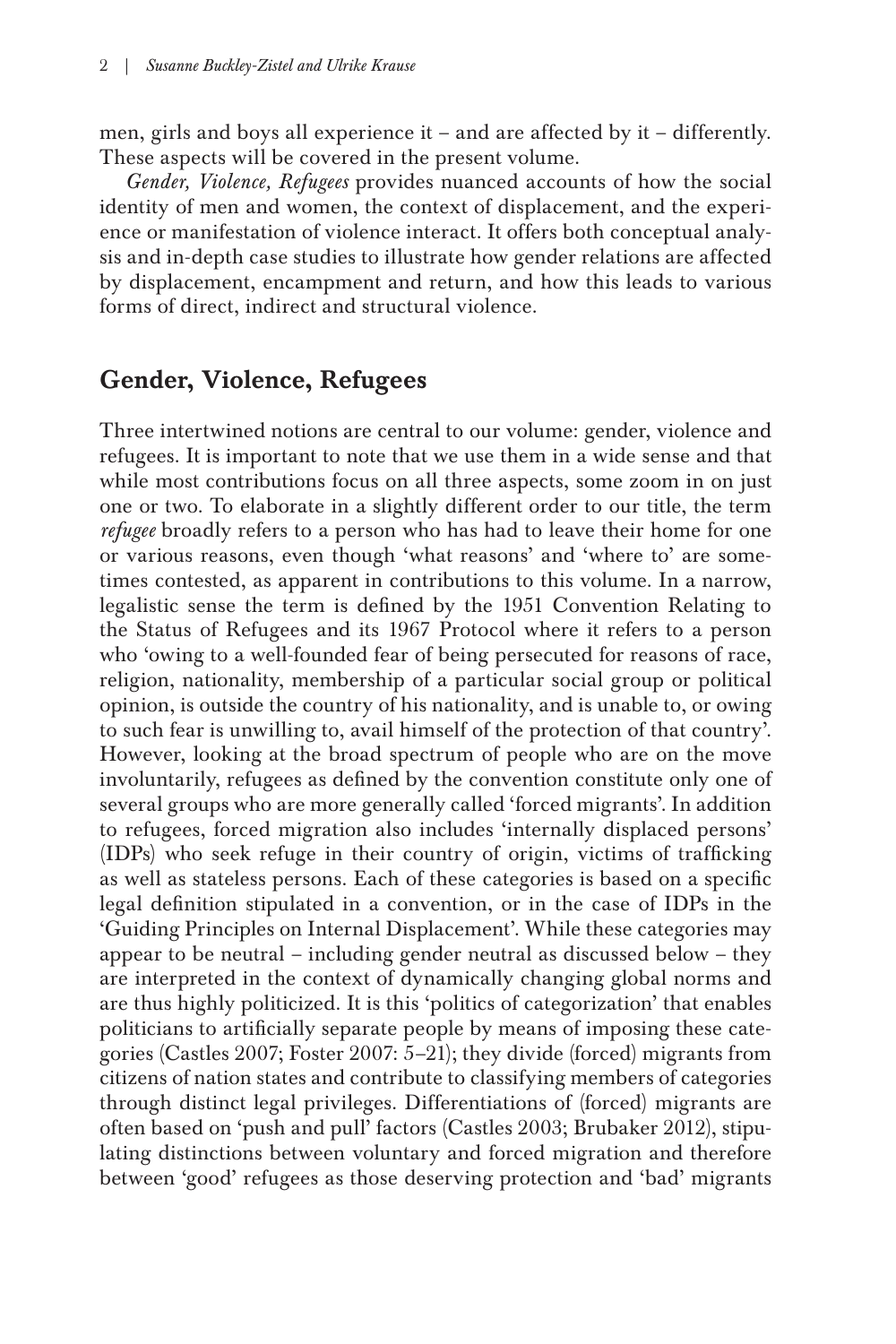or 'economic' refugees as those unworthy of aid (Scheel and Squire 2014; Rosenberger and Stöckl 2016: 14). With a focus on refugees, debates about the 'refugee label' reveal economic, political and social exclusion and 'othering' processes of refugees, as well as identity constructions (Zetter 1991, 2007; Ludwig 2013; Krause 2016a).

In order to draw attention to the fact that people also leave their homes for reasons that do not fall into the narrow definition of the 1951 refugee convention, the term 'forced migration' has replaced 'refugee' in discourse and practice. It acknowledges that poverty, ecological degradation, development aid, disasters and crises are also legitimate causes for moving (de Wet 2006; Boano, Zetter and Morris 2008; McAdam 2014). Similar to IDPs, forced migrants who do not fall into the definition of what constitutes a refugee thus do not qualify for assistance from the global refugee regime. Although we chose 'refugees' for the title of this volume to connect to an ongoing debate in refugee studies, some chapters consider wider causes for flight and explicitly situated themselves in the context of forced migration studies, such as Alexander Betts in Chapter 11.

Regarding *gender*, the volume includes the social categories men, women, boys and girls. An unfortunate lacuna are LGBTIs and their particular difficulties, which scholars have increasingly explored in recent years, pointing out their legal neglect yet also developments in refugee status determination processes (Markard 2013; Türk 2013; Berlit, Doerig and Storey 2015) as well as diverse security risks in countries of origin and of asylum (Forced Migration Review 2013; Spijkerboer 2013). Such academic debates and criticism did not remain unnoticed by central institutions such as the United Nations High Commissioner for Refugees (UNHCR) and also by non-governmental organizations (NGOs) who have developed guidelines and handbooks on how to treat cases and how to protect LGBTI people (see UNHCR 2008a, 2011a; ORAM 2012).

One important question to pose in the context of our volume is whether refugees have a gender at all. Legally, the 1951 refugee convention with its 1967 protocol stipulates who qualifies as a refugee and who has access to refugee rights and protection. Yet, its description of refugees not only lacks any reference to gender (Valji 2001: 25; Fiddian-Qasmiyeh 2014: 398–400), losing sight of the fact that men and women experience refuge differently (Crawley 2001: 7), but it is based on a male paradigm with an androcentric framework (Greatbatch 1989: 518; Markard 2007: 377f.; Edwards 2010). The persistent separation of public and private spheres of action for men and women has found its way into international refugee law. It is, inter alia, based on the assumption that men are more active in politics and thus at higher risk of being persecuted, which explains why 'dominant androcentric male-as-norm paradigms' (Edwards 2010: 22) stand in contrast to marginalized women in refugee law. The dichotomies – public/private,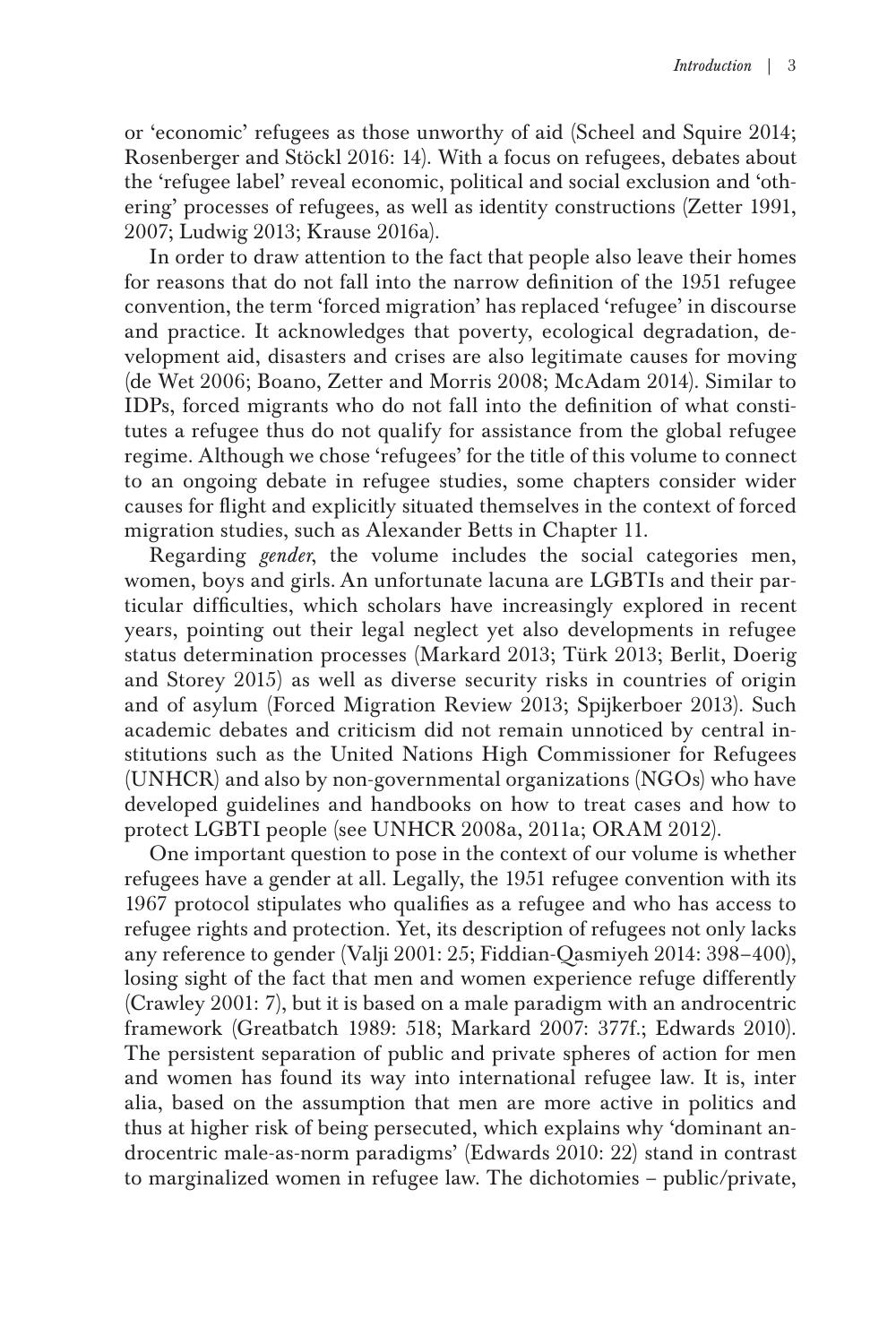political/apolitical, men/women – strongly informed the idea of the refugee figure at the time when legal frameworks were being drafted (Valji 2001: 26; Edwards 2010), yet since the 1980s, feminist scholars have criticized the neglect of women in refugee policies (Indra 1987; Greatbatch 1989), stressing the various yet also different forms of violence that women encounter (Callaway 1985; Ferris 1990). As a result, policies shifted in the early 1990s to include women's protection as a key component of refugee protection and to mainstream 'gender', as further elaborated in by Susan Martin in Chapter 1 to this volume.

In spite of these development, recent studies still criticize the one-sided, legalistic and humanitarian image of refugees, and call for a more differentiated understanding of refugees in general, and men and women in particular (Kebede 2010; Turner 2010: 43–64; Fiddian-Qasmiyeh 2014; Krause 2016b). They argued that flight, expulsion and forced migration should be seen as a gendered process (Hans 2008: 69), leading to an increase in the number of academic contributions with an emphasis on gendered experiences (see Hart 2008; Fiddian-Qasmiyeh 2014; Freedman 2015). It is to this body of scholarship that this volume seeks to contribute.

By aiming to implement a gender-sensitive approach to refugee aid (UNHCR 1990, 1991, 2008b, 2011b), women's needs are increasingly acknowledged in protection and assistance measures. They are often treated as most vulnerable and therefore receive prioritized access to aid and awareness-building projects, and in many cases men are left behind. Elena Fiddian-Qasmiyeh, Chloé Lewis and Georgia Cole illustrate in Chapter 6 how aid agencies frequently equate gender and women, and thus provide aid in manners that favour women to the detriment of men, directly affecting gender relations. Such actions may translate into power imbalances between women and men, challenging the pre-flight relationship in which men were mostly breadwinners and decision makers. In some cases, men react with violence in order to maintain their social status as patriarchs (Lukunka 2011).

The notion of *violence* appears in various forms and with different meanings in this volume. A number of chapters focus explicitly on sexual and gender-based violence. According to UNHCR, this refers to 'violence that is directed against a person on the basis of her or his gender or sex. It includes acts that inflict physical, mental or sexual harm or suffering, threats of such acts, coercion, and other deprivations of liberty, whether occurring in public or in private life' (UNHCR 2008b: 201; see IASC 2015: 5–13). It can take the form of, among others, 'rape, forced impregnation, forced abortion, trafficking, sexual slavery, and the intentional spread of sexually transmitted infections, including HIV/AIDS' (UNHCR 2008b: 7, 10). In refugee camps, in particular, sexual and gender-based violence occurs particularly often in the forms of domestic violence, sexual abuse,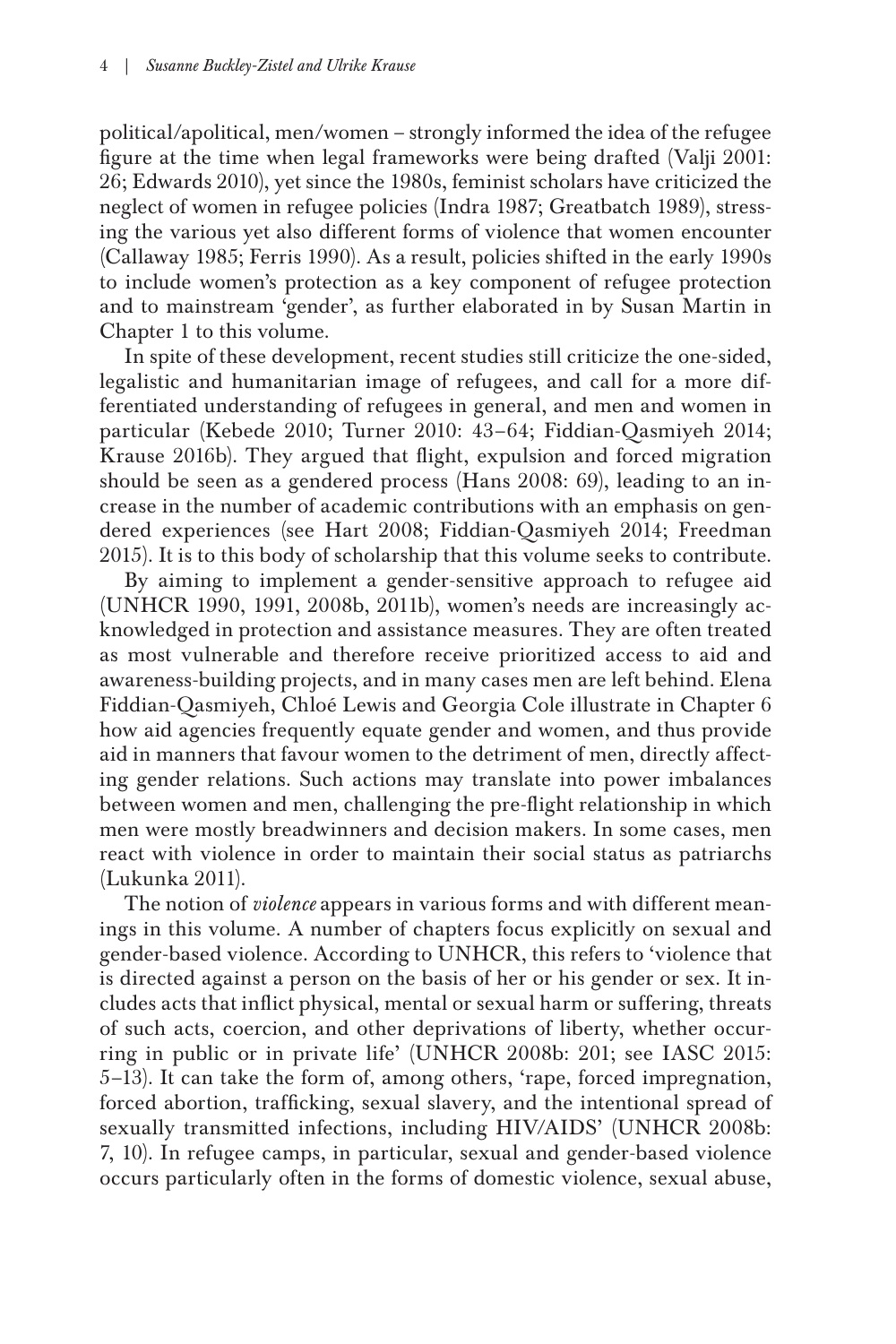structural discrimination and forced recruitment into combatant groups. This is not a new phenomenon but has already been observed and criticized by scholars in the 1980s (Callaway 1985; Harrell-Bond 1986: 155–59; Greatbatch 1989). Studies emphasize that these forms of violence occur repeatedly, perpetrated by fellow refugees as well as by people with an official mandate to protect, such as security forces, government employees, staff of aid agencies and local residents of the home community, often exploiting their power and the dependency of their victims (Ferris 2007; Freedman 2015: 60–68).

Violence also occurs in urban centres. Although refugees may experience fewer restrictions by humanitarian organizations and have more freedom in choosing where to live and work, they can face structural violence in the form of social exclusion and discrimination ( Jaji 2009; Crisp, Morris and Refstie 2012). When refugees are not legally allowed to work in host countries, they often have to seek employment in informal sectors. For women, this often means being forced or having to engage in prostitution (Naggujja et al. 2014), exchanging sexual favours for food or shelter (Krause-Vilmar 2011) or facing sexual abuse by colleagues (Crisp, Morris and Refstie 2012).

A number of operational reports have been produced over the past years to shed light on the scope of sexual and gender-based violence against refugees. UN Women (2013), for instance, stresses the danger of early and forced marriage among Syrian refugee girls, while the UN special rapporteur on violence against women (UNGA 2012: 25–29) recently pointed out that female Somali refugees and IDPs, aged from eleven to eighty, face kidnapping, sexual exploitation and abuse, female genital mutilation and forced marriage by al-Shabaab militias, especially in overcrowded camps. 'Women on the Run', UNHCR (2015), emphasizes women's multiple risk factors in South American countries, including threats by criminal armed groups, child recruitment, long-lasting domestic violence, rape and extortion. Moreover, Refugees International (1999) estimates that 25 per cent of female refugees in Tanzania experience sexual violence, and emphasizes the continuity of violence before and after the flight for many Syrian women who seek to escape rape but end up being attacked in camps or suffer from an increase in domestic violence, including marital rape (Refugees International 2012). Similar experiences are reported in the context of the civil wars in Liberia and Sierra Leone, and ensuing refugee and displaced persons' camps in Guinea, Liberia and Sierra Leone (Lindorfer 2009; Women's Refugee Commission 2009: 3; Human Rights Watch 2011). Chapter 2 by Simon Turner critically engages with the normative assumptions of this body of literature.

Although the true scope of sexual and gender-based violence against refugees remains unknown (Freedman 2015: 79), because it is still a taboo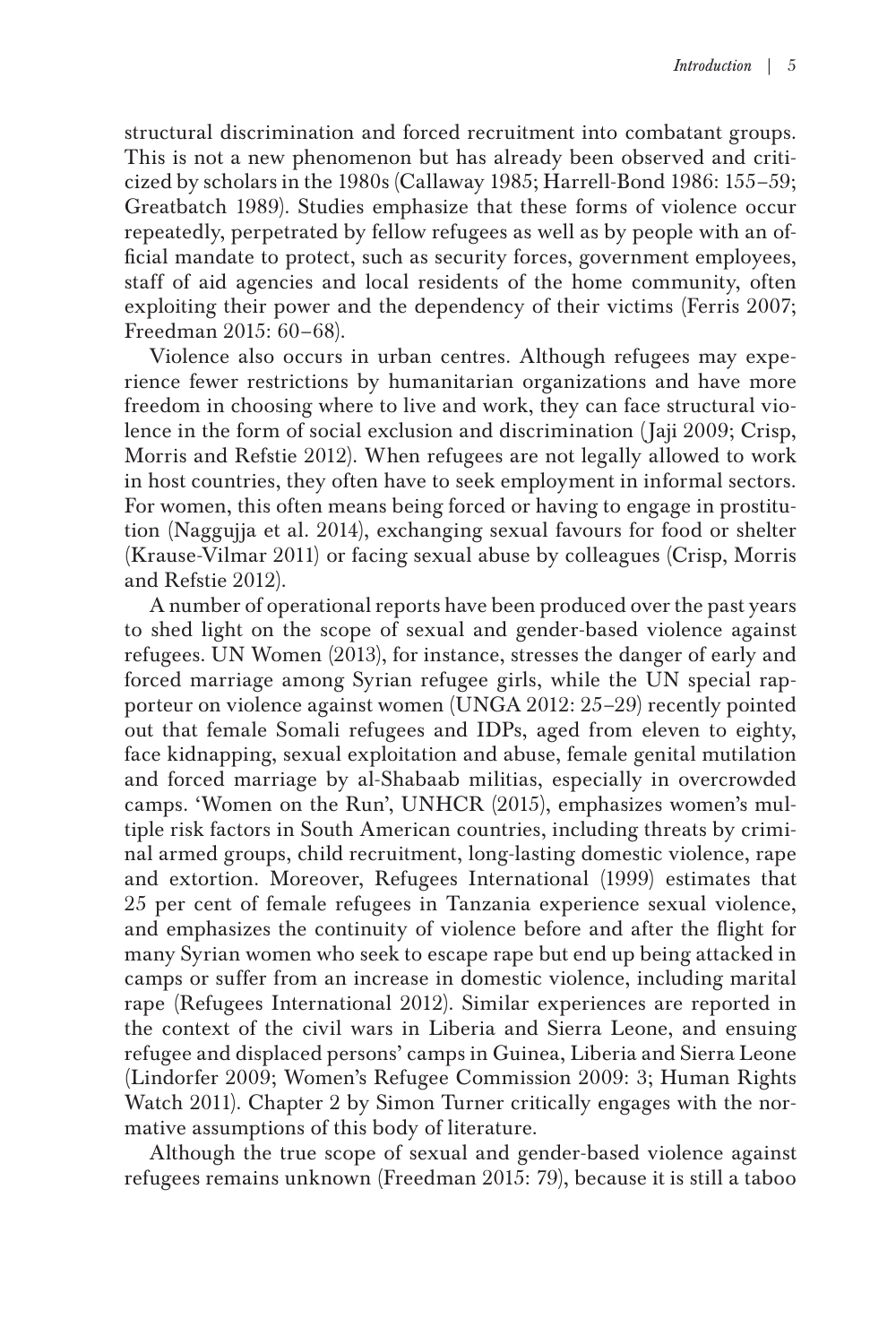and often entails stigmatization and the danger of increased violence after reporting attacks (Martin 2004: 31, 116; Jansen 2011: 87; Krause 2015: 245), most studies continue to focus on violence against women. In this process, binary structures of female victims and male perpetrators are maintained and reproduced, while the scope and impact on male victims is neglected. In contrast, Chris Dolan's (2014: 2) recent study on Congolese refugee men in Uganda shows that 13.4 per cent of male refugees had experienced an incident of sexual violence in the preceding year, and 38.5 per cent reported assaults at some point in their lives.<sup>1</sup> As few studies have focused on male victims of sexual and gender-based violence, there is a distinct need for further research. In this volume, Maria O. Ensor (Chapter 9) and Maja Janmyr (Chapter 10) seek to broaden the discussion by including boys and men, albeit mainly in terms of gender-based violence.

In addition to these direct forms of violence, structural violence is – explicitly and implicitly – central to a number of contributions to this book. Structural conditions during flight, in the place of refuge as well as upon return, may take on forms that harm women and men (often in different ways). In camps, it may be the result of camp structures and hierarchies, gender disparities or negative relations between host and refugee communities. In most cases, refugees are not granted the same opportunities as nationals from the asylum or host countries, and are confronted with wide-scale discriminations in their everyday lives in exile (Jansen 2011; Crisp, Morris and Refstie 2012). This may prevent refugees from meeting basic requirements necessary for a stable and secure life. Even without any direct assault, structural violence may be physically harming when it leads to poor nutrition or limited access to health facilities (for instance for victims of sexual violence). Dale Buscher (Chapter 7) looks at the economic aspects of these types of indirect violence, and Melanie Hartmann (Chapter 5) at the structural.

Violence may also take on a more conceptual form when it refers to what Michel Foucault calls 'biopolitics' (Foucault 2010). This concerns the practice of regulating subjects – in our case, male and female refugees – through numerous techniques that serve to subjugate and ultimately control them. Refugee or displaced persons' camps but also aid institutions assume this role when they determine what is right and wrong behaviour regarding gender roles. Importantly, this type of violence does not operate in the open; it is much more subtle since it is rooted in regulations and regulatory mechanisms. Chapter 4 by Emma Mc Cluskey contributes to this discussion.

In addition to the main themes of *Gender, Violence, Refugees*, chapters in this volume connect empirically. To begin, a number of settings are central to the case studies collected in our volume, including refugee and IDP camps. Temporally, various phases can be delineated – conflict, flight,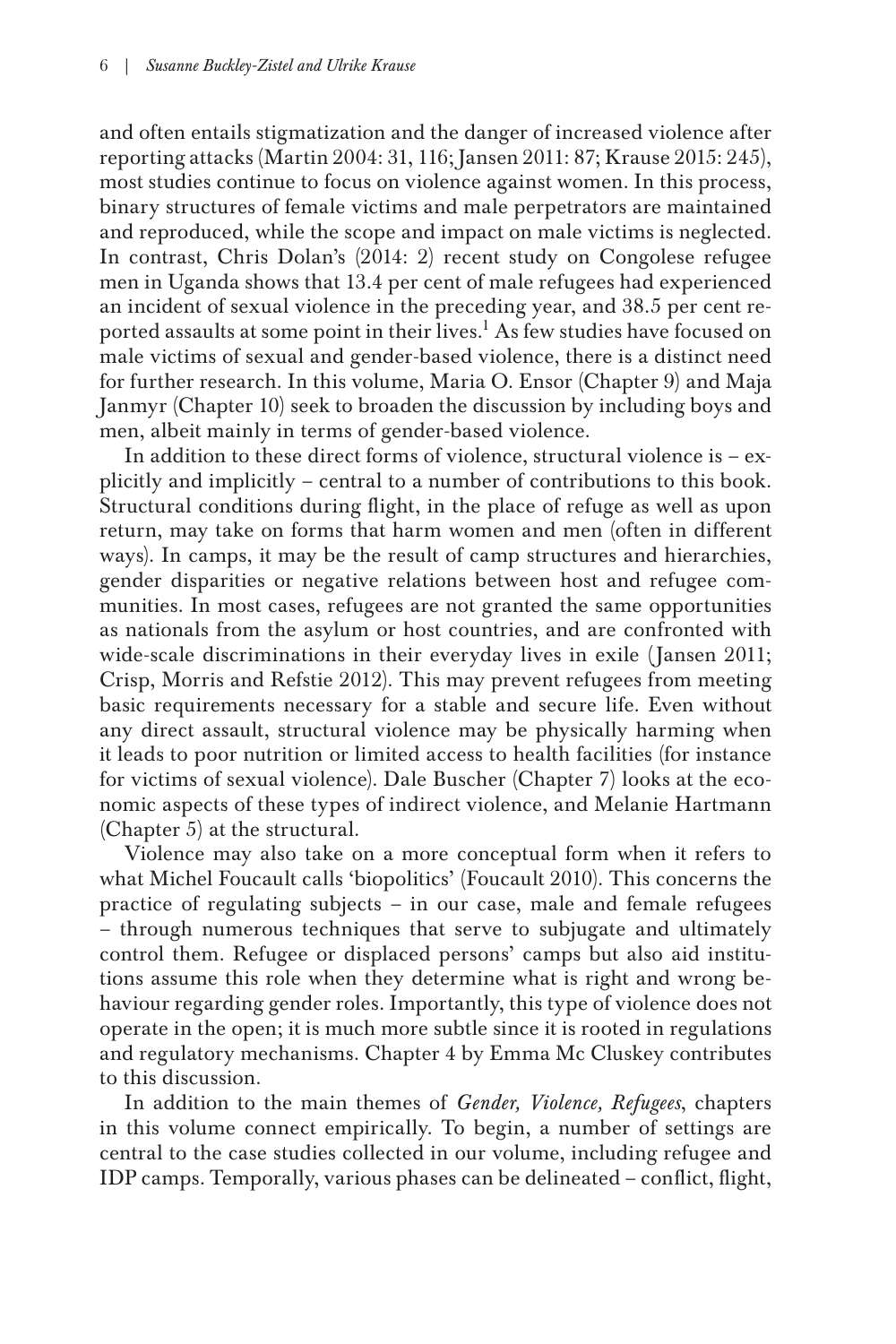refuge, return – each of them providing their own particular circumstances, even though it has been argued that there is a continuum of sexual and gender-based violence against women and men (Ferris 1990; Cockburn 2004). While Barbra Lukunka discusses conditions of Burundian returnees in Chapter 12, Ulrike Krause contributes to the continuum discussion in Chapter 8. Many authors moreover focus on the intervention of external agents – humanitarian or aid agencies, development organizations, human rights NGOs, faith-based actors – who might, through their actions, provide services to 'beneficiaries'. In doing so, they have an impact on the living conditions, both materially and socially and on gender relations.

#### Connecting Gender, Violence, Refugees

How do the experiences of displacement, be it in camps, settlements or in urban settings, have an effect on gender relations? To begin, many refugee situations are long term, thus affecting social relations for years and sometimes decades. Over time, it has transpired that camps exist much longer than anticipated, leading to so-called protracted refugee situations with an average duration of twenty-six years (UNHCR 2016: 20). Structurally, the conditions are very similar all over the world: initially established as short-term, interim solutions, they are confined to a designated space and adhere to organizational and administrative rules and regulations. In addition to UNHCR, national and international aid organizations as well as the national governments of host countries are involved in their administration. This long duration of refugee situations affects the way refugees relate to each other, including along gender lines. Rules and regulations by administrative bodies, such as the command over resources, as well as control and decision-making processes, affect the lives of women and men significantly since they regulate living conditions and opportunities.

Refugee situations may also impact on gender relations since conflict and flight often destroy the fabric of communities and families (Turner 1999; Martin 2004: 15; Carlson 2005), leading to a rearranging of the social relations under new and different conditions. Moreover, the experience of conflict and flight might affect individuals who find it difficult to cope with what they have encountered (Karunakara et al. 2004; Onyut et al. 2009; Lukunka 2011). Some studies point to an increase in drug and alcohol abuse and an associated increase in aggression and violence towards women in particular, including domestic violence (Barker and Ricardo 2005; McCleary 2013). The daily life of refugees is moreover influenced by the labour market, or the lack of perspectives, which again has an impact on gender relations (Carlson 2005: 11; Krause 2015; see also Buscher in this volume). As illustrated by Tania Kaiser (2006), restrictive civil liberties and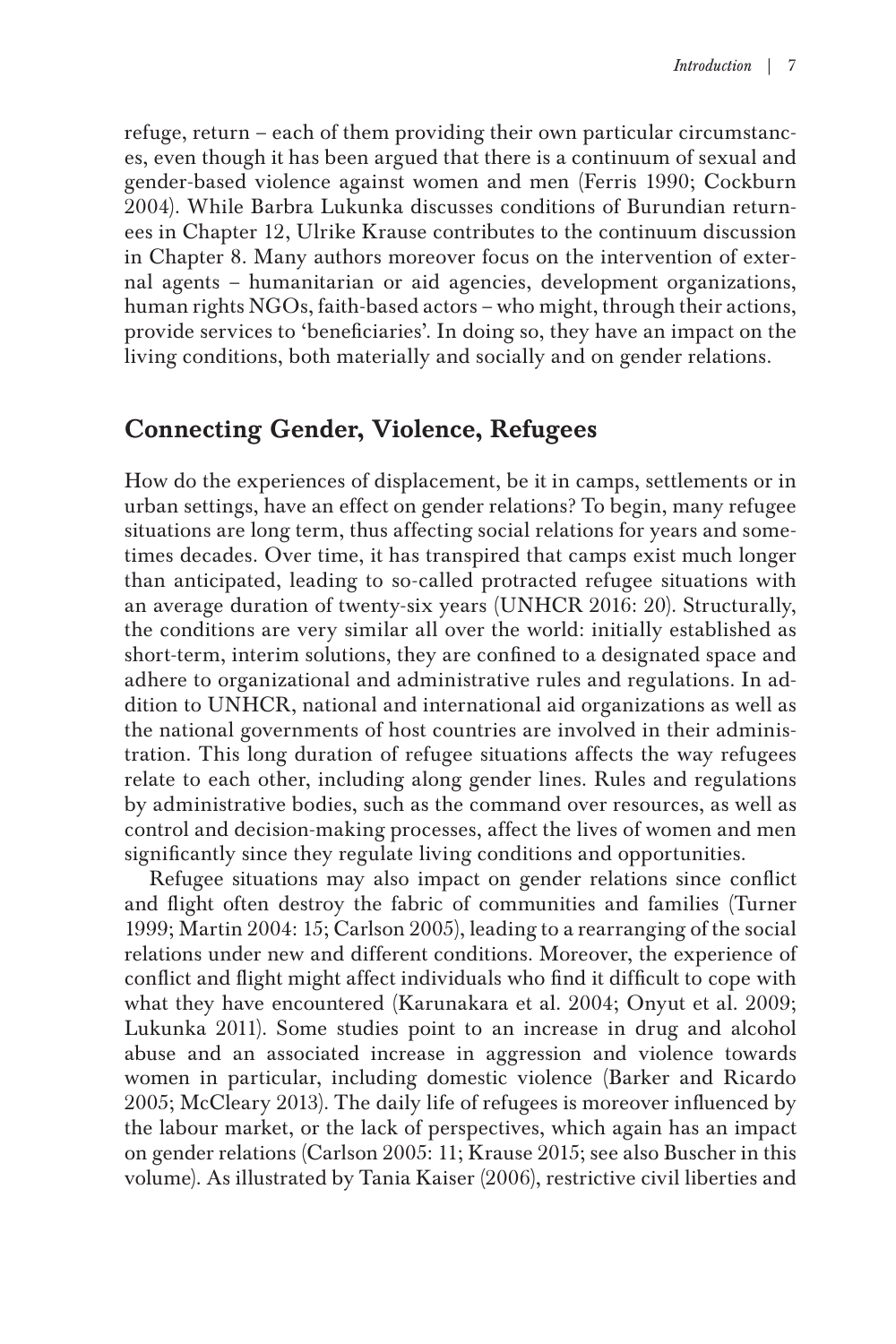work permits, coupled with the lack of economic livelihoods, and of access to resources and markets, often led to refugees not being able to perform their former gender roles. For instance, men might be unable to fulfil the role of the family provider, and women might have to take on additional responsibilities (Martin 2004: 15; UNHCR 2008b: 39–40; Buscher 2009: 90).

Many humanitarian agencies and refugee-supporting organizations recognize these changes in general and their impact on sexual and genderbased violence in particular, and become entangled in the renegotiation of relations and the forging of new identities. They often launch specific projects to impact on gender relations, such as the empowerment of women (Martin 2004: 81f.), leading to new hierarchies and power structures (Hyndman 2004: 204; Ferris 2007: 586ff.; Gozdziak 2008: 186ff.). Mulumba's study on Ugandan refugee settlements, for instance, illustrates that for some female refugees empowerment is a liberating process since they gained access to land which traditionally is passed on through the male line of the family (Mulumba 2005: 181). In this process, though, men may lose status, power and influence, rendering them unable to take care of their families. As already argued above, this is a significant shift, since in many cultures the role of the breadwinner is the most important form of recognition and respect a man can receive from his wife and family (Dolan 2002: 60–67; Edward 2007: 140–41) so that the empowerment of women might lead to the disempowerment of men (Krause 2013: 193 ff., and 2014). The perceived loss of status and the related social degradation of men in camps is referred to as emasculation in the literature (Dolan 2009: 204; Grabska 2011; Lukunka 2011).

Importantly, people working for humanitarian aid agencies – both nationals and non-nationals – may themselves engage in sexual abuse. There is an increasing awareness, and increasing data, that people who are mandated with assisting and protecting refugees sometimes misuse their powerful position to exploit them sexually (Ferris 2007; Freedman 2015: 64ff.). This might express itself in the form of direct attacks or sex for favours related to food and relief items, to performance at school or access to medical care. Even though boys and girls are affected, girls aged thirteen to eighteen seem to be most susceptible, in particular if they live in single-parent or child-headed households, are unaccompanied, or work as street traders (Ferris 2007).

What becomes apparent when connecting gender, violence and refugees is that not only the gender or the biological sex of a person is of importance, but also other factors such as age, economic status, origin and education. In short, it highlights what is referred to as intersectionality, pointing to the intersection of different social identities on multiple and often simultaneous levels (Crenshaw 1989). This is discussed in more detail by Melanie Hartmann in Chapter 5 to this volume.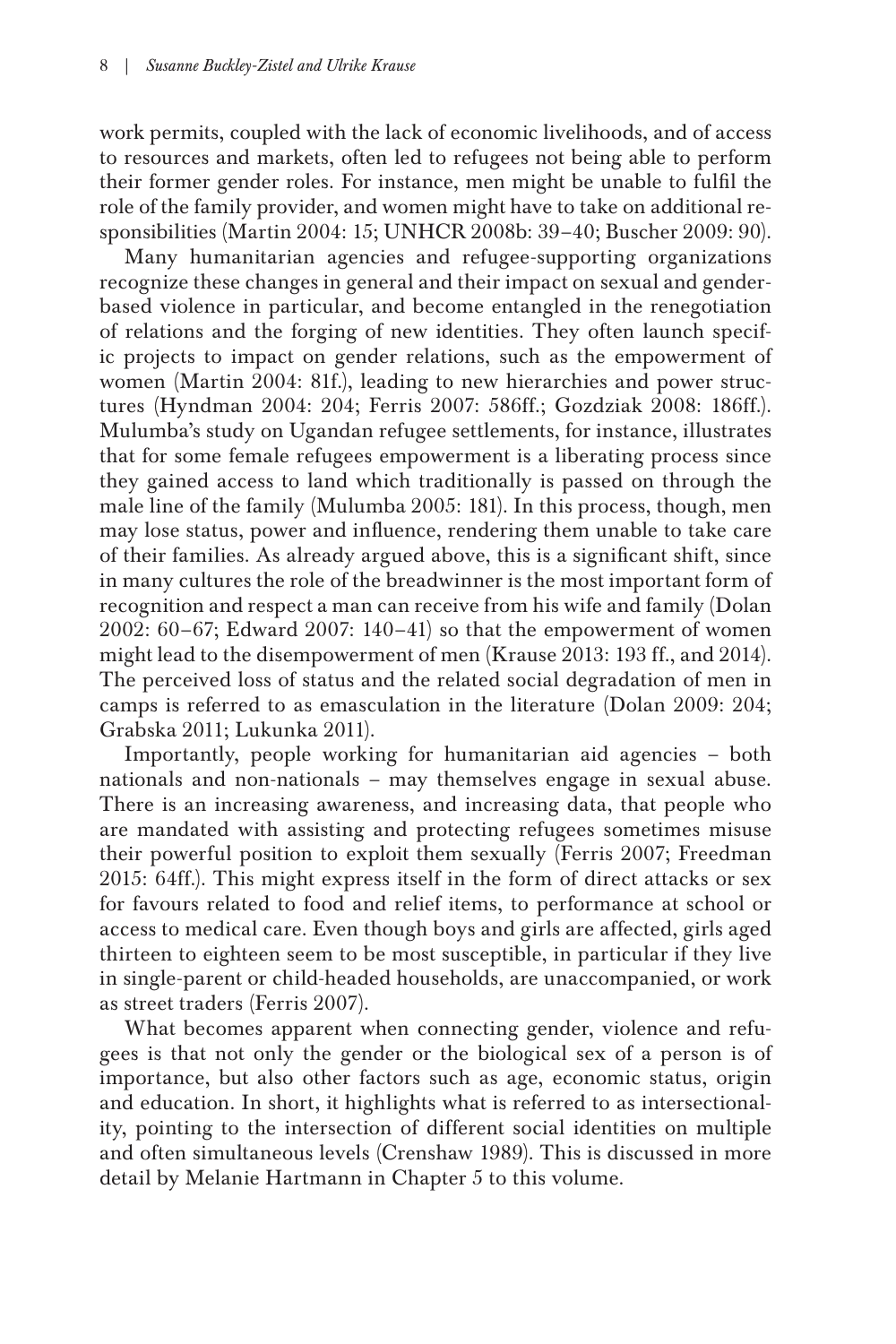#### About the Volume

Part I of our edited volume is entitled *Conceptualizing Gender, Violence, Refugees* and provides various perspectives on distinct concepts and their connections. It begins with Susan F. Martin who, in Chapter 1, historically traces the more recent developments of UNHCR concerning a more gender-sensitive approach to refugee assistance. In 1990, almost four decades after UNHCR was founded and acted upon its mandate to protect and assist refugees worldwide, it adopted its first Policy on Refugee Women. While the policy is understood to be a significant milestone in the refugee protection regime – especially for women – Martin questions how effective it has been and highlights various challenges. The chapter is based on her own role in the evolution of the Policy on Refugee Women – including in drafting the UNHCR Guidelines on Protection of Refugee Women of 1991, which were meant to help to implement the policy – as well as on research about the application and impact of the policy.

In Chapter 2, Simon Turner challenges the core assumptions on which many studies and programmes on sexual violence are based. Situated in the analysis of grey literature, he provides a critical reading of current discourses and their dominating narratives. He argues that much of this literature relies on images of refugee societies as being morally in decline, with unbridled young men sexually assaulting women, and a degree of violence that is pathological. These images produce and reproduce orientalist and neocolonial representations of violence and refugees. Without belittling the scope and extent of violence in refugee contexts, Turner calls for an understanding of its occurrences that moves beyond these normative assumptions.

This criticism resonates with the argument of Elisabeth Olivius in Chapter 3, who examines how violence against refugee women is conceptualized in humanitarian policy and practice. She argues that agencies often interpret this form of violence as a sign of underdevelopment and backwardness of refugee communities, and in response seek to engage in processes of social engineering in order to change social, cultural and religious patterns. Drawing on field research in Bangladesh and Thailand, she demonstrates how these practices can lead to conflict and resistance, at times obstructing rather than advancing the empowerment of women.

A somewhat different take on gender, violence and refugees is advanced by Emma Mc Cluskey who, in Chapter 4, explores the notion of violence not in terms of physical harm but as a subtle method through which the lives of refugees are ranked, assessed and criticized by their host community. Based on in-depth field research in a small Swedish town in which a larger group of mainly Syrian refugees found a temporary home, she analyses how the local population evokes a discourse around decency and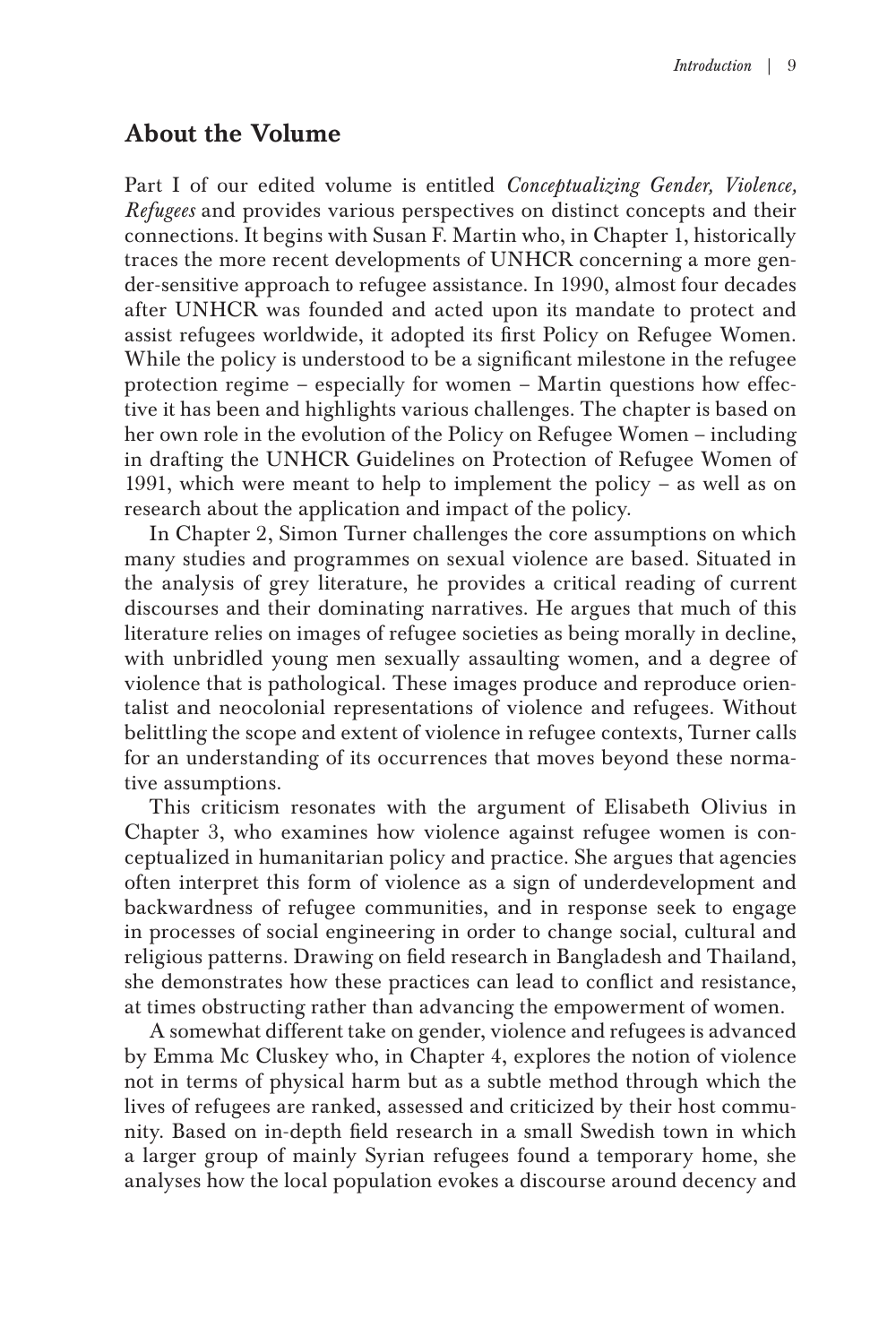gender equality as central to what constitutes gender relations in Sweden, in a sense degrading the refugees for having other concepts about the relationship between men and women. In her case study, this turned against and thus further isolated mainly Syrian women, who were criticized for their dress codes, behaviour and poor childcare.

Taking a spatial turn, in Chapter 5 Melanie Hartmann assesses the structural conditions of German reception and accommodation centres where refugees who find their way to Germany first live while they wait for their asylum applications to be processed. She identifies the gendered inequalities enshrined in their structures, and how this affects women in particular. While sexual violence is only an extreme form of their repercussions, their daily lives are affected by insecure situations due to the poor quality and inadequacy of the centres as well as the way they are governed. Importantly, though, (female) refugees have the possibility of appropriating these spaces through their everyday practise.

How to respond to and assess gender relations might be enshrined in a national culture, as the case of Sweden shows, yet it can also be an aspect of religious belief. In Chapter 6, Elena Fiddian-Qasmiyeh, Chloé Lewis and Georgia Cole examine how faith-based images of masculinity and femininity are employed by development and aid organizations with a religious background to affect gender relations in refugee communities in order to reduce the prevalence of sexual and gender-based violence. Based on extensive field research in Sahrawi refugee camps in South West Algeria and displacement contexts in the Democratic Republic of Congo, they argue that in the Sahrawi case, faith is rendered invisible by the dominating discourses in the camp which seek to portray an image to the outside that depicts the camps as secular. In this context, sexual violence is silenced, too. In contrast, in Congo the faith-based programme 'Transforming Masculinities' addresses sexual violence directly and thus has the potential to lead to a transformation of gender relations.

In Chapter 7, Dale Buscher explores the intersectionality of forced migration, gender, violence and livelihoods. He argues that not only does displacement affect men and women differently, but that livelihoods, too, are gendered. Putting the notion of livelihood assets at the centre of his analysis he traces how assets drive conflicts and how, at the same time, their depletion as a consequence of conflict might force people to migrate. In displacement, negative economic copying strategies might lead to gender-based violence, in particular if they further disempower women and adolescent girls. Outside intervention, Buscher concludes, should thus provide equal access and opportunities for all.

Part II of the volume, *Experiencing Gender, Violence, Refuge*, zooms in on conditions and contexts affecting refugees in various settings. It begins in Chapter 8 with Ulrike Krause's focus on the continuum of violence during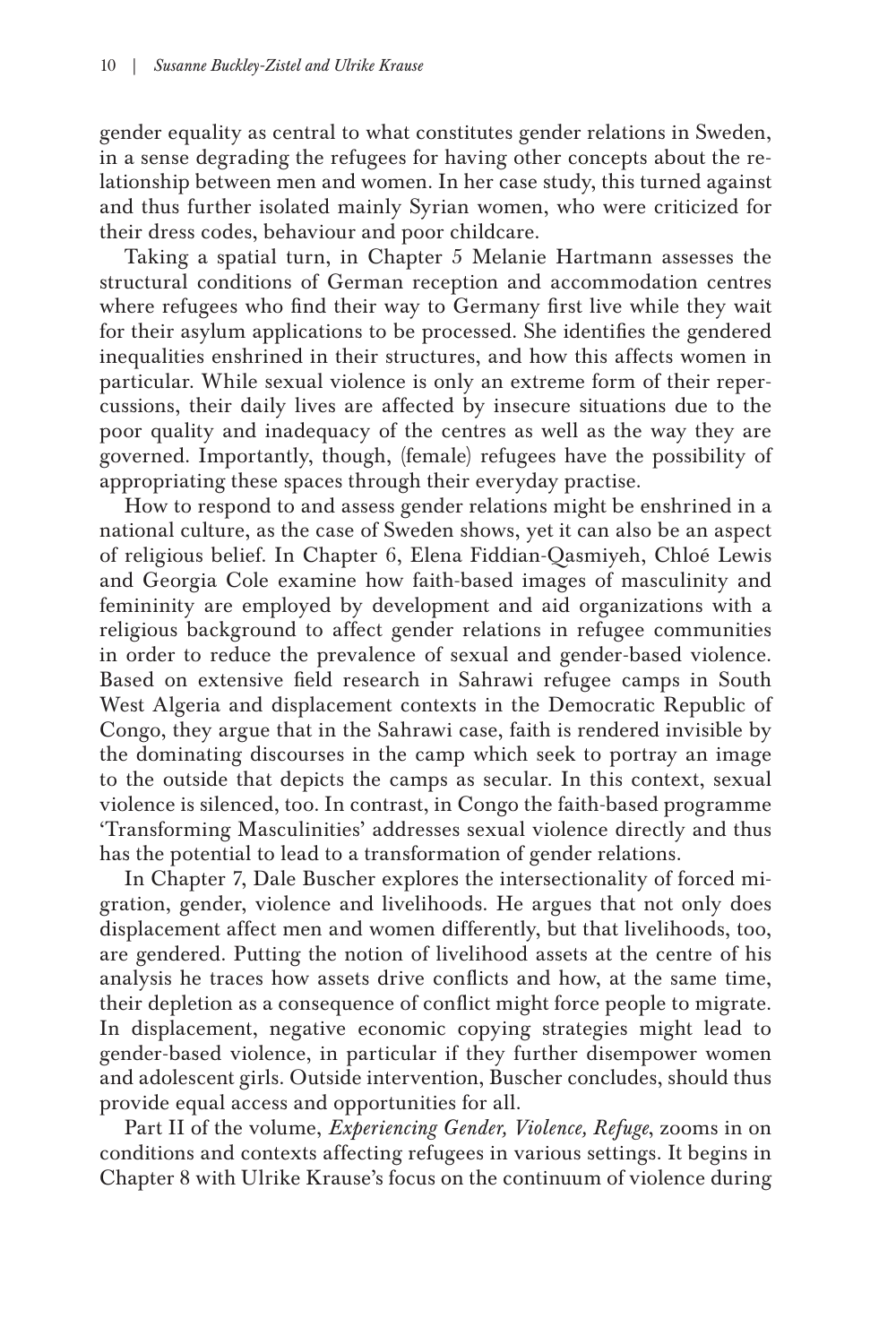conflict, flight and encampment. Based on a case study of Congolese refugees in a refugee camp in Uganda, she moves beyond the prevailing context-focused research of either conflict or exile by understanding refugee camps as explicit post-conflict contexts. By means of that, she reveals how women especially are confronted with sexual and gender-based violence during the different phases of their flight, outlining a continuum of violence.

Next, in Chapter 9, Marisa O. Ensor analyses wartime displacement and its opportunities and challenges by zooming in on boys and girls. Drawing on field research amongst South Sudanese refugees in Uganda as well as returnees in South Sudan, she discusses the protracted cycle of war and displacement, and the gender-specific impacts on refugees in camps for both stayees and returnees. In spite of their challenging experiences, she emphasizes that boys and girls reveal a remarkable degree of agency and resourcefulness in their efforts to cope with the situations.

In Chapter 10, Maja Janmyr shifts the perspective towards refugee men and explores the military recruitment of Sudanese refugees by the Sudan People's Liberation Army (SPLA) in refugee camps in Northern Uganda. She argues that the Ugandan government's military and political interests in Sudan exacerbated the protection concerns for many Sudanese refugees, as did the largely negligible approach taken by UNHCR. Based on her field research in Uganda, she discusses how Sudanese refugee men were under persistent pressure to join the SPLA, and that, coupled with the lack of security caused predominantly by the insurgency movement Lord's Resistance Army, the threat of recruitment by the SPLA forced many individuals into a mode of recurrent flight to nearby towns or even to the capital Kampala. As such, these Sudanese refugees became effectively 'displaced' within their country of asylum.

In contrast to the focus on refugees and the challenges to refugee protection, in Chapter 11 Alexander Betts explores how Angolan security forces treated Congolese survival migrants, a social group that falls outside of the refugee protection regime. Between 2003 and 2013, Angola carried out four waves of deportations of these migrants during which women, in particular, were confronted with serious levels of sexual abuse. Yet not only Angola but also the international community failed to establish protective measures for survival migrants, subjecting them to great security risks and leaving them in a state of limbo.

In the final chapter, Chapter 12, Barbra Lukunka analyses the situation of returnees to Burundi who face interpersonal violence over land. After years in exile due to the civil war, returning refugees find themselves in an environment where they encounter land scarcity, or their ancestral land is occupied by neighbours or strangers. Lukunka explores the challenges returnees face and how these affect social relations, leading to violence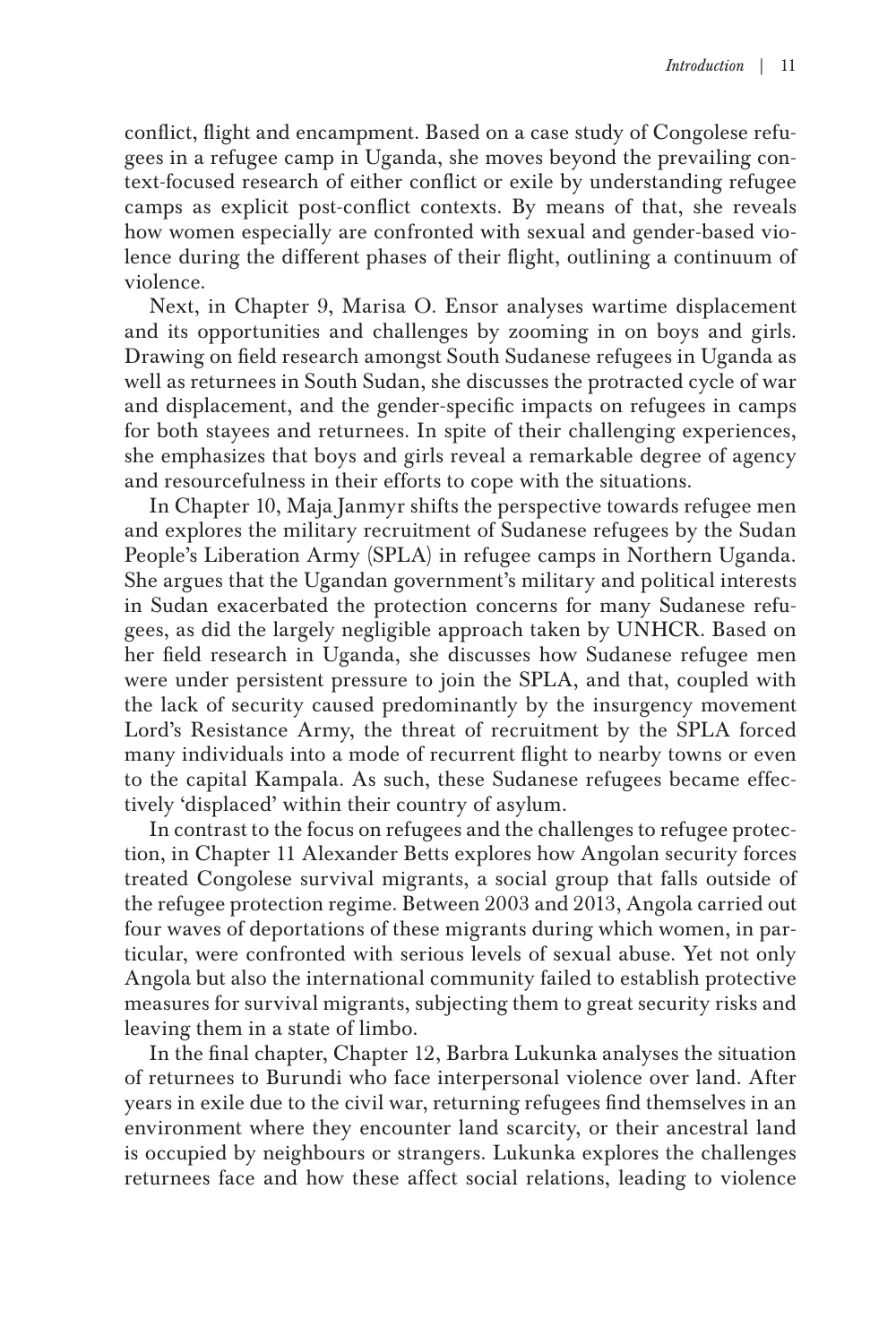and killings. She argues that a history and memory of violence, economic needs and structural and contextual issues, in combination with abject poverty, marginalization of the poor and corruption, contribute to the rise in interpersonal violence over land in Burundi.

As we draw this volume to a close in winter 2016, we witness a continuing uprooting of people from African countries such as South Sudan, Central African Republic and Burundi, yet also continued flight from countries such as Syria, Iraq and Yemen, some of whom seek to find their way to Europe. Those who have already arrived are confronted with serious challenges regarding status, shelter and protection, as well as in the longer run regarding employment and economic stability. We are observing this situation with much concern, not least since a number of incidences of violence have occurred, from individuals and groups of the host communities who do not want the refugees to be in their country, from amongst camp populations, as well as sexual attacks against refugees and host country women, the latter most visibly in Cologne on New Year's Eve 2015. Some of the violence in the camps, we assume, may be largely due to conditions of personal insecurity, overcrowded camps, absence of activities, burdening experiences during times of flight, animosities between identity groups, and many other challenges and conditions that are central to refugee institutions and situations. To return to the quote of the former Australian prime minister at the outset of this introduction, in this context violence is not an occasional occurrence that happens by chance. It is very much conditioned by the particular circumstances and living conditions of refugees. This is what we seek to highlight with this book.

Susanne Buckley-Zistel is professor for Peace and Conflict Studies at the Center for Conflict Studies, Philipps University in Marburg, Germany. She holds a PhD in International Relations from the LSE and has held positions at King's College, London, the Peace Research Institute, Frankfurt, and the Free University, Berlin. Her research focuses on issues pertaining to peace and conflict, violence, gender and transitional justice. At present, she directs a research project entitled 'Gender Relations in Confined Spaces: Conditions, Scope and Forms of Violence against Women in Conflict-related Refugee Camps', funded by the German Foundation of Peace Research.

Ulrike Krause is a research fellow at the Center for Conflict Studies of the Philipps University of Marburg in Germany, and the director of the research project 'Global Refugee Protection and Local Refugee Engagement'. She is a member of the executive boards of both the German Network Refugee Research (Netzwerk Flüchtlingsforschung) and the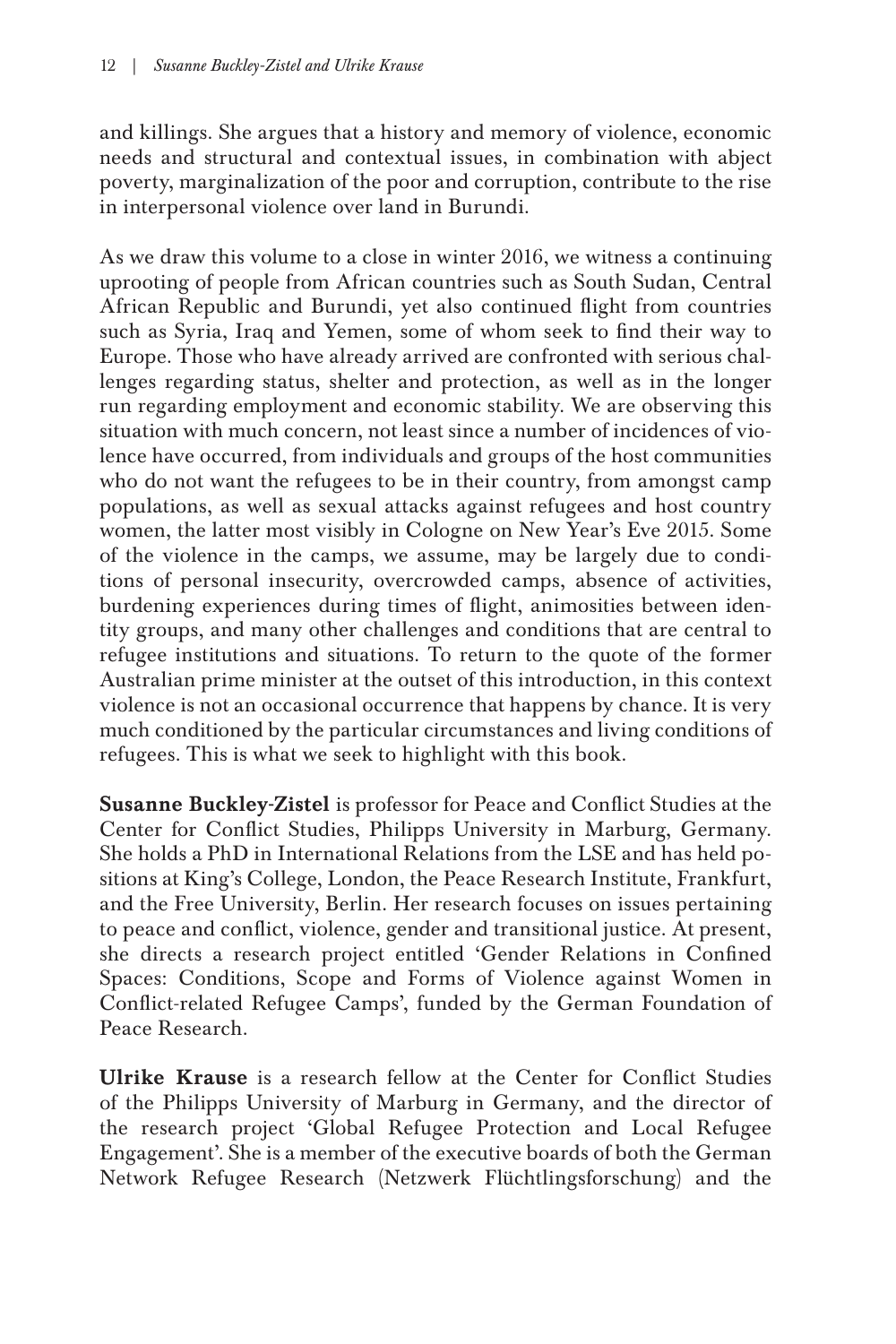German Association for Peace and Conflict Studies (Arbeitsgemeinschaft für Friedens- und Konfliktforschung e.V.). She received her doctorate in political science from Magdeburg University in Germany, and has worked for international organizations in several countries. Her research focus is on conflict-induced displacement, refugee governance, refugee protection and assistance, and gender sensitivity, with a regional focus on sub-Saharan Africa. She has authored a number of articles and working papers as well as the book *Linking Refugee Protection with Development Assistance*  (Nomos, 2013).

#### Note

1. Among others, Johnson et al. (2010) reveal that women carried out conflictrelated sexual violence. See also de Brouwer (2015) and Sjoberg (2016).

## Bibliography

- Barker, G., and C. Ricardo. 2005. 'Young Men and the Construction of Masculinity in Sub-Saharan Africa: Implications for HIV/AIDS, Conflict, and Violence', Social Development Papers, Conflict Prevention and Reconstruction, No. 26. Washington, DC: The World Bank.
- Berlit, U., H. Doerig and H. Storey. 2015. 'Credibility Assessment in Claims Based on Persecution for Reasons of Religious Conversion and Homosexuality: A Practitioner's Approach', *International Journal of Refugee Law* 27(4): 649–66.
- Boano, C., R. Zetter and T. Morris. 2008. 'Environmentally Displaced People: Understanding the Linkages between Environmental Change, Livelihoods and Forced Migration', *Forced Migration Policy Briefing* No. 1. Oxford: Refugee Studies Centre.
- Brubaker, R. 2012. 'Categories of Analysis and Categories of Practice: A Note on the Study of Muslims in European Countries of Immigration', *Ethnic and Racial Studies* 36(1): 1–8.
- Buscher, D. 2009. 'Women, Work, and War', in S.F. Martin and J. Tirman (eds), *Women, Migration, and Conflict: Breaking a Deadly Cycle*. Heidelberg, London and New York: Springer, pp. 87–106.
- Callaway, H. 1985. *Women Refugees in Developing Countries: Their Specific Needs and Untapped Resources.* Oxford: Refugee Studies Programme.
- Carlson, S. 2005. 'Contesting and Reinforcing Patriarchy: Domestic Violence in Dzaleka Refugee Camp', *RSC Working Paper Series* No. 23. Oxford: Refugee Studies Centre.
- Castles, S. 2003. 'Towards a Sociology of Forced Migration and Social Transformation', *Sociology* 37(1): 13–34.
- . 2007. 'The Migration–Asylum Nexus and Regional Approaches', in S. Kneebone and F. Rawlings-Sanaei (eds), *New Regionalism and Asylum Seekers: Challenges Ahead*. New York and Oxford: Berghahn Books, pp. 25–42.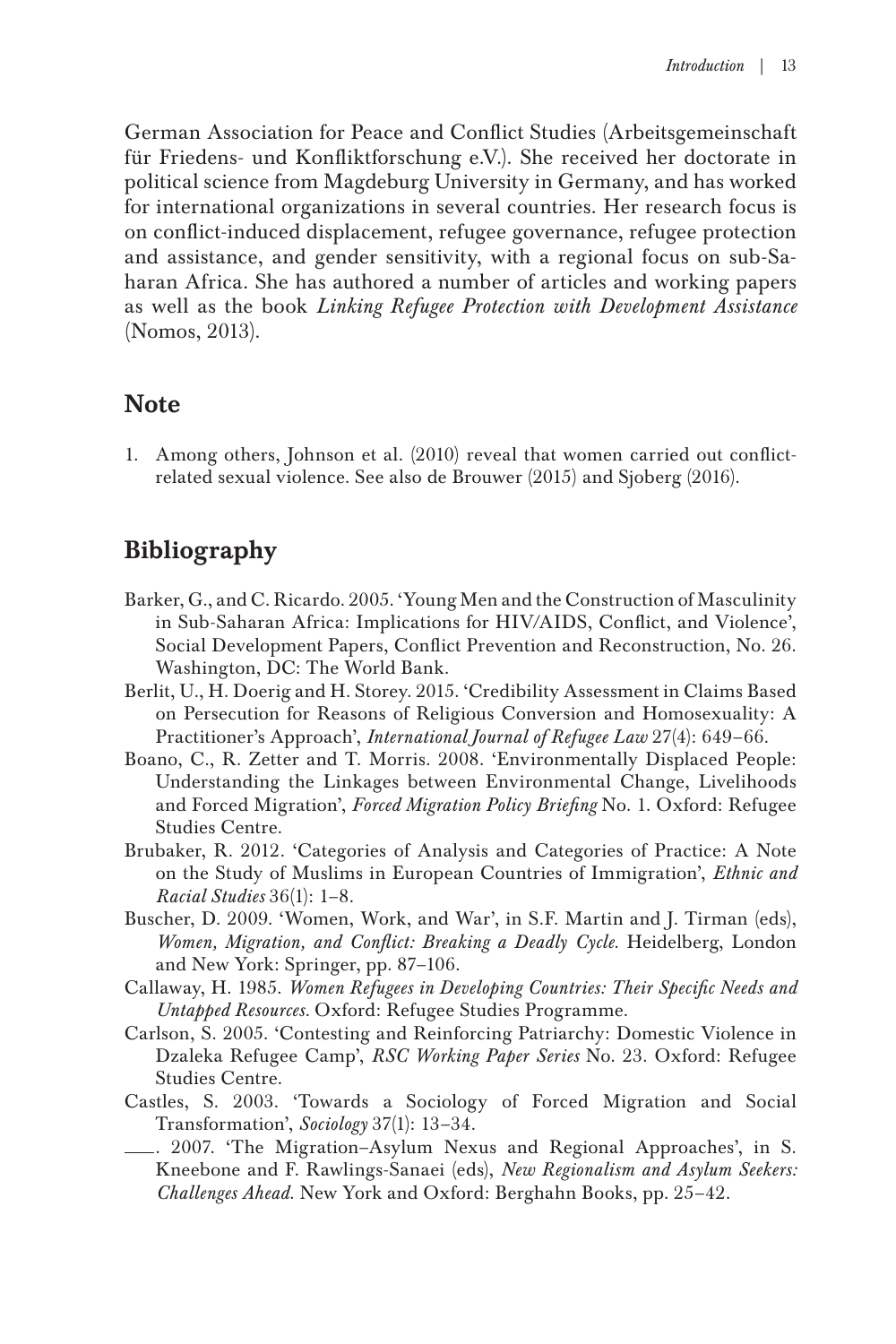- Cockburn, C. 2004. 'The Continuum of Violence: A Gender Perspective on Violence and Peace', in W. Giles and J. Hyndmann (eds), *Sites of Violence: Gender and Conflict Zones*. Berkeley and Los Angeles: University of California Press, pp. 24–44.
- Crawley, H. 2001. *Refugees and Gender: Law and Process*. Bristol: Jordan Publishing.
- Crenshaw, K. 1989. 'Demarginalizing the Intersection of Race and Sex: A Black Feminist Critique of Antidiscrimination Doctrine, Feminist Theory and Antiracist Politics', *University of Chicago Legal Forum* 140: 139–67.
- Crisp, J., T. Morris and H. Refstie. 2012. 'Displacement in Urban Areas: New Challenges, New Partnerships', *Disasters* 36, Suppl 1: S23–42.
- de Brouwer, A.-M. 2015. 'The Importance of Understanding Sexual Violence in Conflict for Investigation and Prosecution Purposes', *Cornell International Law Journal* 48(3): 639–66.
- de Wet, C.J. 2006. *Development-Induced Displacement: Problems, Policies and People*. New York and Oxford: Berghahn Books.
- Dolan, C. 2002. 'Collapsing Masculinities and Weak States: A Case Study of Northern Uganda', in C. Dolan and F. Cleaver (eds), *Masculinities Matter! Men, Gender and Development*. London: Zed Books, pp. 57–83.
- . 2009. *Social Torture: The case of Northern Uganda, 1986–2006*. New York and Oxford: Berghahn Books.
- . 2014. 'Into the Mainstream: Addressing Sexual Violence against Men and Boys in Conflict', Workshop, 14 May. London: Overseas Development Institute.
- Edward, J.K. 2007. *Sudanese Women Refugees: Transformations and Future Imaginings*. New York and Basingstoke, UK: Palgrave Macmillan.
- Edwards, A. 2010. 'Transitioning Gender: Feminist Engagement with International Refugee Law and Policy 1950–2010', *Refugee Survey Quarterly* 29(2): 21–45.
- Ferris, E.G. 1990. 'Refugee Women and Violence'. Paper presented at the World Council of Churches, Geneva.
- . 2007. 'Comparative Perspectives Symposium: Women in Refugee Camps. Abuse of Power: Sexual Exploitation of Refugee Women and Girls', *Signs: Journal of Women in Culture and Society* 32(3): 584–91.
- Fiddian-Qasmiyeh, E. 2014. 'Gender and Forced Migration', in E. Fiddian-Qasmiyeh et al. (eds), *The Oxford Handbook of Refugee and Forced Migration Studies*. Oxford: Oxford University Press, pp. 195–408.
- Forced Migration Review. 2013. 'Sexual Orientation and Gender Identity and the Protection of Forced Migrants', *Forced Migration Review* 42.
- Foster, M. 2007. *International Refugee Law and Socio-economic Rights: Refuge from Deprivation*. Cambridge and New York: Cambridge University Press.
- Foucault, M. 2010. *The Birth of Biopolitics: Lectures at the Collège de France 1978–1979*. London: Picador.
- Freedman, J. 2015. *Gendering the International Asylum and Refugee Debate*, 2<sup>nd</sup> edition. Basingstoke, UK and New York: Palgrave Macmillan.
- Gozdziak, E. 2008. 'Pray God and Keep Walking: Religion, Gender and Identity of Refugee Women', in M. Hajdukowski-Ahmed, N. Khanlou and H. Moussa (eds), *Not Born a Refugee Woman. Reclaiming Identities: Challenges, Implications*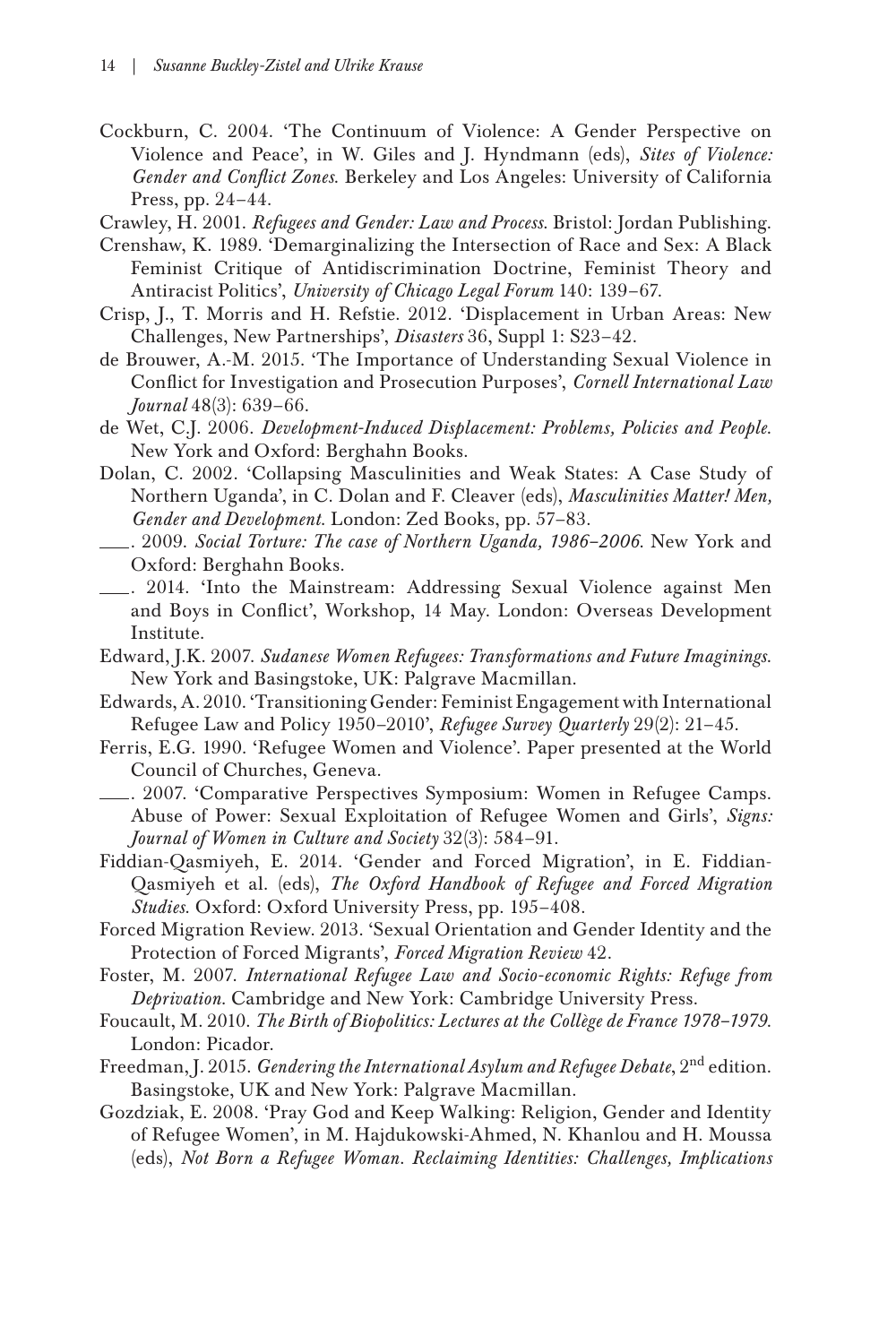*and Transformations in Research, Education, Policy and Creativity*. New York and Oxford: Berghahn Books, pp. 180–95.

- Grabska, K. 2011. 'Constructing "Modern Gendered Civilised" Women and Men: Gender-Mainstreaming in Refugee Camps', *Gender & Development* 19(1): 81–93.
- Greatbatch, J. 1989. 'The Gender Difference: Feminist Critiques of Refugee Discourse', *International Journal of Refugee Law* 1(4): 518–27.
- Hans, A. 2008. 'Gender, Camps and International Norms', *Refugee Watch* 32: 64–73.
- Harrell-Bond, B.E. 1986. *Imposing Aid: Emergency Assistance to Refugees*. Oxford, New York and Nairobi: Oxford University Press.
- Hart, J. 2008. 'Dislocated Masculinity: Adolescence and the Palestinian Nationin-exile', *Journal of Refugee Studies,* 21(1): 64–81.
- Human Rights Watch. 2011. 'Liberia: Protect Refugees against Sexual Abuse: Ivorian Women and Girls Compelled to Trade Sex for Food, Shelter'. Retrieved 3 October 2015 from https://www.hrw.org/news/2011/04/20/ liberia-protect-refugees-against-sexual-abuse.
- Hurst, D. 2015. '"Things Happen": Tony Abbott on Sexual Assault Allegations in Offshore Detention'. *Guardian*, 20 March 2015. Retrieved 3 October 2015 from http://www.theguardian.com/australia-news/2015/mar/20/things-happen-tony-abbott-on-sexual-assault-allegations-in-offshore-detention.
- Hyndman, J. 2004. 'Refugee Camps as Conflict Zones: The Politics of Gender', in W. Giles and J. Hyndman (eds), *Sites of Violence: Gender and Conflict Zones*. Berkeley and Los Angeles: University of California Press, pp. 193–212.
- IASC (Inter-Agency Standing Committee). 2015. 'Guidelines for Integrating Gender-Based Violence Interventions in Humanitarian Action: Reducing risk, promoting resilience and aiding recovery'. Geneva.
- Indra, D.M. 1987. 'Gender: A Key Dimension of the Refugee Experience', *Refuge*  $6(3): 3-4.$
- Jaji, R. 2009. 'Masculinity on Unstable Ground: Young Refugee Men in Nairobi, Kenya', *Journal of Refugee Studies* 22(2): 177–94.
- Jansen, B. 2011. 'The Accidental City: Violence, Economy and Humanitarianism in Kakuma Refugee Camp Kenya'. PhD thesis. University of Wageningen, NL.
- Johnson, K., et al. 2010. 'Association of Sexual Violence and Human Rights Violations with Physical and Mental Health in Territories of the Eastern Democratic Republic of the Congo', *Journal of the American Medical Association* 304(5): 553–62.
- Kaiser, T. 2006. 'Between a Camp and a Hard Place: Rights, Livelihood and Experiences of the Local Settlement System for Long-Term Refugees in Uganda', *The Journal of Modern African Studies* 44(4): 597–621.
- Karunakara, U., et al. 2004. 'Traumatic Events and Symptoms of Post-Traumatic Stress Disorder amongst Sudanese Nationals, Refugees and Ugandans in the West Nile', *African Health Sciences* 4(2): 83–93.
- Kebede, S.S. 2010. 'The Struggle for Belonging: Forming and Reformig Identities 1.5-Generation Asylum Seekers and Refugees'. *RSC Working Paper Series* No. 70.
- Krause, U. 2013. *Linking Refugee Protection with Development Assistance: Analyses with a Case Study in Uganda*. Baden-Baden: Nomos.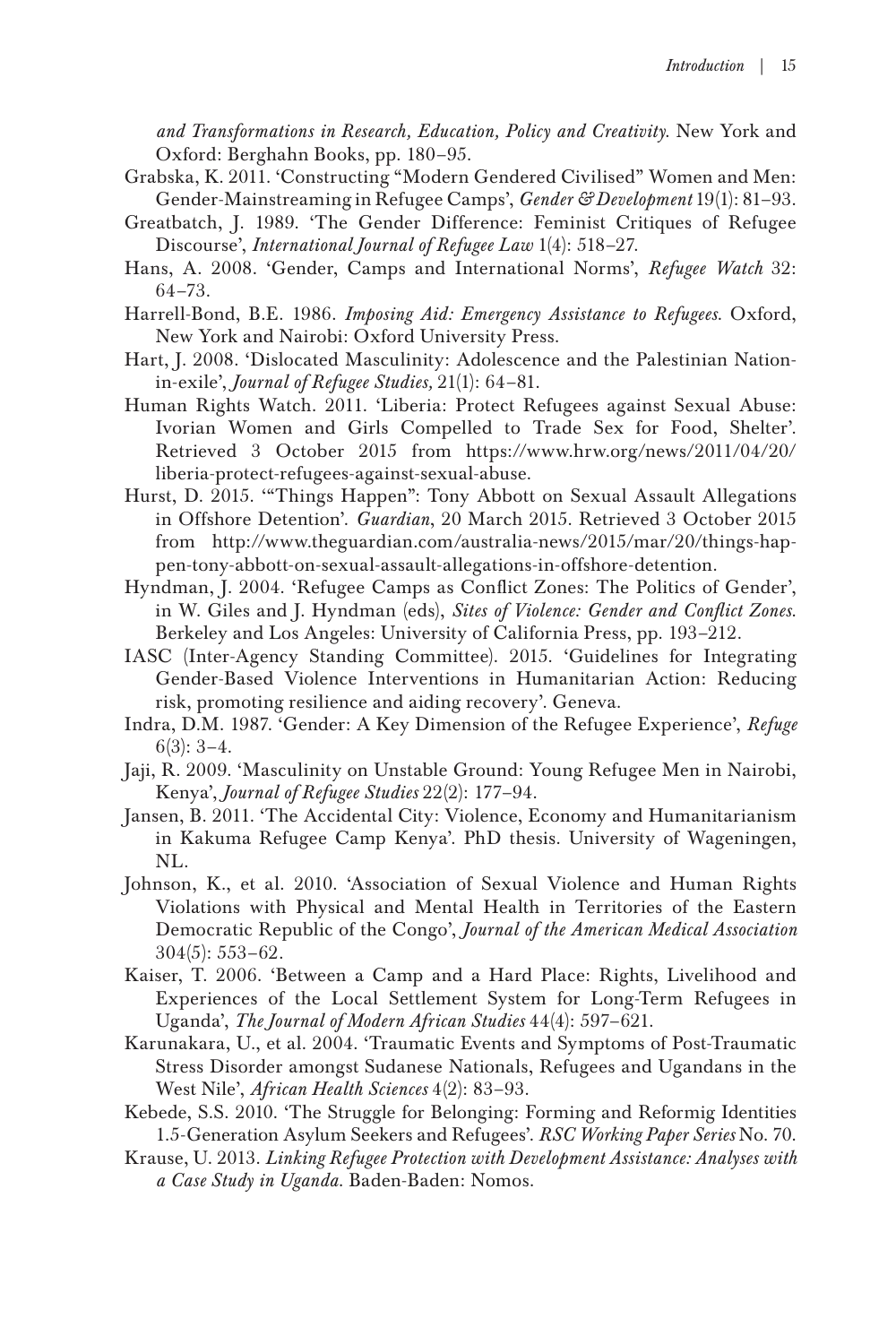- . 2014. 'Analysis of Empowerment of Refugee Women in Camps and Settlements', *Journal of Internal Displacement* 4(1): 29–52.
- . 2015. 'Zwischen Schutz und Scham? Flüchtlingslager, Gewalt und Geschlechterverhältnisse', *Peripherie: Zeitschrift für Politik und Ökonomie in der Dritten Welt* 35(138/139): 235–59.
- . 2016a. '"It seems like you don't have identity, you don't belong". Reflexionen über das Flüchtlingslabel und dessen Implikationen', *Zeitschrift für Internationale Beziehungen* 23(1): 8–37.
- . 2016b. 'Hegemonie von Männern? Flüchtlingslager, Maskulinitäten und Gewalt in Uganda', *Soliale Probleme* 27(1): 119–45.
- Krause-Vilmar, J. 2011. *The Living Ain't Easy: Urban Refugees in Kampala*. New York: The Women's Refugee Commission.
- Lindorfer, S. 2009. *Verletzlichkeit und Macht: Eine psycho-soziale Studie zur Situation von Frauen und Mädchen im Nachkriegsliberia*. Cologne: medica mondiale.
- Ludwig, B. 2013. '"Wiping the Refugee Dust from My Feet": Advantages and Burdens of Refugee Status and the Refugee Label', *International Migration* 54(1): 5–18.
- Lukunka, B. 2011. 'New Big Men: Refugee Emasculation as a Human Security Issue', *International Migration* 50(5): 130–41.
- Markard, N. 2007. 'Fortschritte im Flüchtlingsrecht? Gender Guidelines und geschlechtsspezifische Verfolgung', *Kritische Justiz: Vierteljahresschrift für Recht und Politik* 4: 373–90.
- . 2013. 'Sexuelle Orientierung als Fluchtgrund Das Ende der "Diskretion": Aktuelle Entwicklungen beim Flüchtlingsschutz aufgrund der sexuellen Orientierung', *Asylmagazin* (3): 74–84.
- Martin, S.F. 2004. *Refugee Women*, 2nd edition. Lanham, MD: Lexington Books.
- McAdam, J. 2014. 'The Concept of Crisis Migration', *Forced Migration Review* 45:  $10-11.$
- McCleary, J.S. 2013. 'An Exploration of Alcohol Use in Karen Refugee Communities in the Context of Conflict-related Displacement'. PhD thesis. Minneapolis: University of Minnesota.
- Moss, P. 2015. 'Review into Recent Allegations Relating to Conditions and Circumstance at the Regional Processing Centre in Nauru: Final Report'. Retrieved 3 October 2015 from http://apo.org.au/research/review-recentallegations-relating-conditions-and-circumstance-regional-processing-centre.
- Mulumba, D. 2005. 'Gender Relations, Livelihood Security and Reproductive Health among Women Refugees in Uganda: The Case of Sudanese Women in Rhino Camp and Kiryandongo Refugee Settlements'. PhD thesis. University of Wageningen, NL.
- Naggujja, Y., et al. 2014. *From The Frying Pan to the Fire: Psychosocial Challenges Faced by Vulnerable Refugee Women and Girls in Kampala*. Kampala: Refugee Law Project.
- Onyut, L.P., et al. 2009. 'Trauma, Poverty and Mental Health among Somali and Rwandese Refugees Living in an African Refugee Settlement: An Epidemiological Study', *Conflict and Health* 3(6).
- ORAM (Organization for Refuge, Asylum & Migration). 2012. 'Opening Doors: A Global Survey of NGO Attitudes towards LGBTI Refugees & Asylum Seekers' ( June). San Francisco.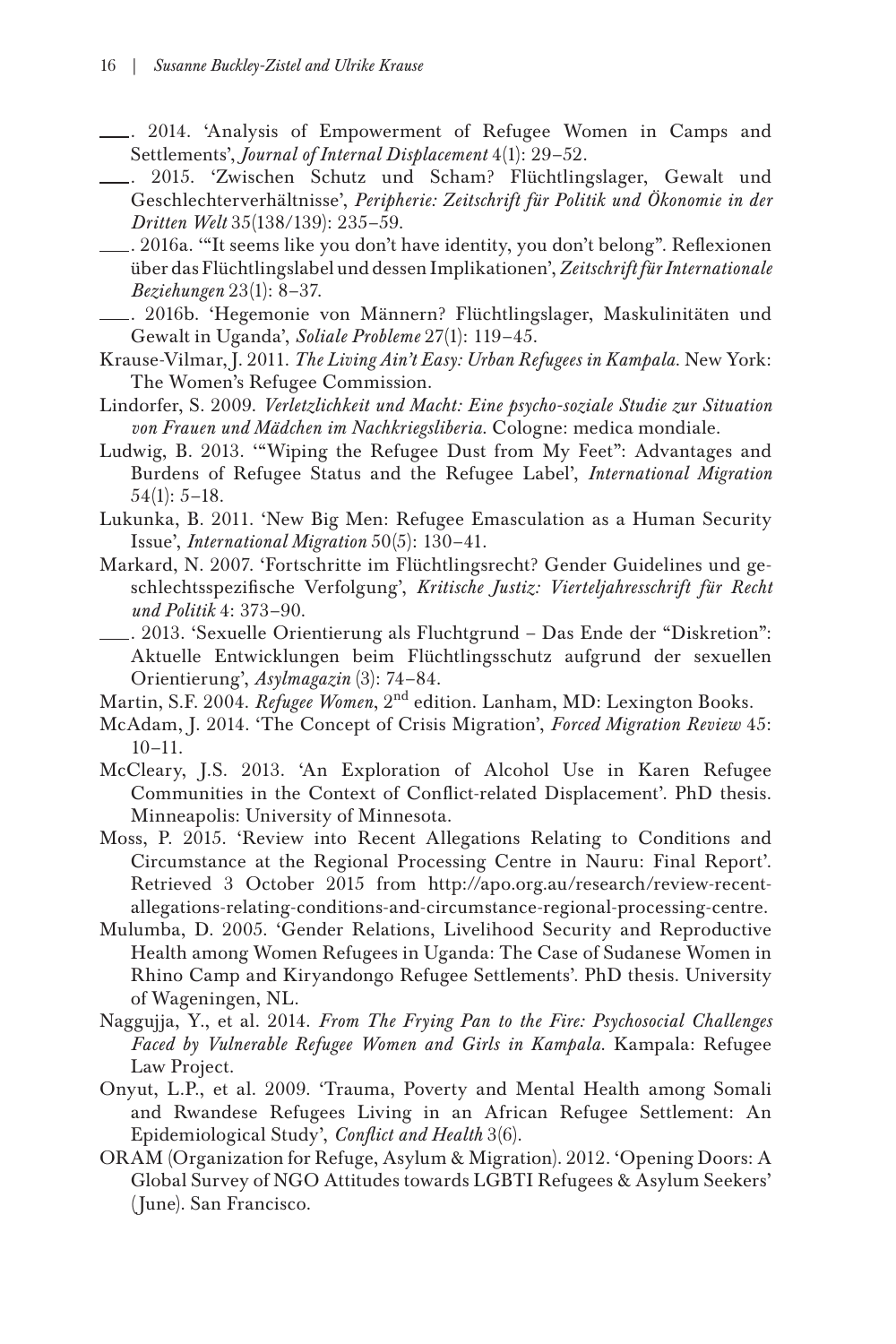- Refugees International. 1999. 'Hope in the Fight to Reduce Gender Violence in Tanzanian Refugee Camps'. Retrieved 3 October 2015 from http://reliefweb.int/report/united-republic-tanzania/ hope-fight-reduce-gender-violence-tanzanian-refugee-camps.
- . 2012. 'Syrian Women & Girls: No Safe Refuge'. Retrieved 3 October 2015 http:// refugeesinternational.org/policy/field-report/syrian-women-girls-no-safe-refuge.
- Rosenberger, S., and I. Stöckl. 2016. 'The Politics of Categorization Political Representatives with Immigrant Background between "the Other" and "Standing for"', *Politics, Groups, and Identities* ( June): 1–20.
- Scheel, S., and V. Squire. 2014. 'Forced Migrants as "Illegal" Migrants', in E. Fiddian-Qasmiyeh et al. (eds), *The Oxford Handbook of Refugee and Forced Migration Studies*. Oxford: Oxford University Press, pp. 188–202.
- Sjoberg, L. 2016. *Women as Wartime Rapists: Beyond Sensation and Stereotyping*. New York: New York University Press.
- Spijkerboer, T. (ed.). 2013. *Fleeing Homophobia: Sexual Orientation, Gender Identity and Asylum*. Abingdon: Routledge.
- Türk, V. 2013. 'Ensuring Protection to LGBTI Persons of Concern', *International Journal of Refugee Law* 25(1): 120–29.
- Turner, S. 1999. 'Angry Young Men in Camps: Gender, Age and Class Relations among Burundian Refugees in Tanzania', *New Issues in Refugee Research*, Working Paper No. 9.
- . 2010. *Politics of Innocence: Hutu Identity, Conflict and Camp Life*. New York and Oxford: Berghahn Books.
- UNGA (United Nations General Assembly). 2012. 'Report of the Special Rapporteur on Violence against Women, its Causes and Consequences, Rashida Manjoo. Addendum: Mission to Somalia', A/HRC/20/16/Add.3. New York.
- UNHCR (United Nations High Commissioner for Refugees). 1990. 'UNHCR Policy on Refugee Women'. Geneva.
- . 1991. 'UNHCR Guidelines on the Protection of Refugee Women'. Geneva.
- . 2008a. 'UNHCR Guidance Note on Refugee Claims Relating to Sexual Orientation and Gender Identity'. Geneva.
- . 2008b. 'UNHCR Handbook for the Protection of Women and Girls'. Geneva.
- . 2011a. 'Working with Lesbian, Gay, Bisexual, Transgender & Intersex Persons in Forced Displacement'. Geneva.
- . 2011b. 'Action against Sexual and Gender-based Violence: An Updated Strategy'. Geneva.
- . 2015. 'Women on the Run: First-Hand Accounts of Refugees Fleeing El Salvador, Guatemala, Honduras and Mexico'. Geneva.
	- . 2016. 'Global Trends: Forced Displacement in 2015'. Geneva.
- UN Women. 2013. 'Inter Agency Assessment of Gender-based Violence and Child Protection among Syrian Refugees in Jordan, with a Focus on Early Marriage'. Amman, Jordan.
- Valji, N. 2001. 'Women and the 1951 Refugee Convention: Fifty Years of Seeking Visibility', *Refuge* 19(5): 25–35.
- Women's Refugee Commission. 2009. 'Refugee Girls: The Invisible Faces of War'. Retrieved 3 October 2015 from https://womensrefugeecommission.org/ programs/youth/763-girlsstories.